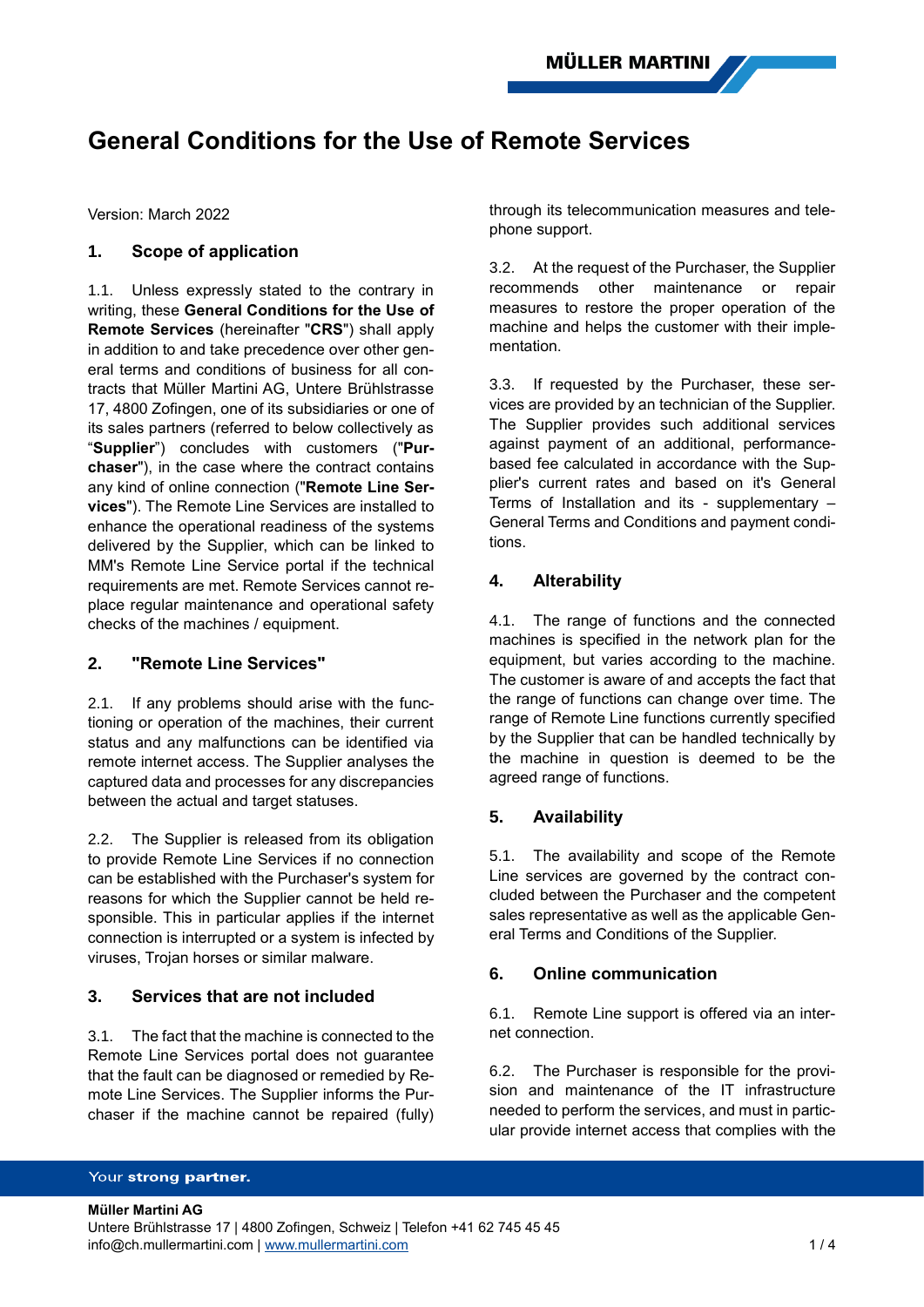technical system specifications of the Supplier. This obligation does not apply to the hardware and software components provided by the Supplier.

6.3. The remote system must always be switched on to ensure the availability of the remote connection. This is periodically monitored by the Supplier.

6.4. Data transfer: The parties are responsible for the maintenance and operation of their equipment. The services are based on the state of the data transfer technology at the time the contract is concluded. This will be adjusted to technical progress as needed. The Supplier defines the minimum requirements regarding the data connection such as bandwith, transfer protocol etc. The customer must bear the resulting costs, e.g. the costs for the data connection and the data transfer.

# **7. Confidentiality and data security**

7.1. User identification: The Purchaser's employees need a password to use Remote Line Services. The Purchaser must ensure that the passwords and all relevant user identification parameters can only be accessed by authorized persons. Passwords are confidential and may not be disclosed to third parties. If required, a multi-factor authentication is needed.

7.2. Everybody who uses a password to identify themselves is deemed an authorized person by the Supplier and all entries made or instructions given by users who identified themselves in this manner are deemed to have been made by the Purchaser.

7.3. After the installation of the goods delivered at Purchaser´s site and connection to the Remote Line Services-System these goods delivered transmit data at regular intervals. Such data are used for purposes of trouble shooting and failure analysis in case of malfunctions, continuous quality improvement of the goods delivered and Customer Relationship Management. The extent of the data transmitted depends on the functionality of the machine.

The following data could be exchanged

- a) Diagnosis Data (e.g. status- and fault messages, counter values etc.)
- b) Environmental data (e.g. temperature, humidity etc.)
- c) Operational data (machine status, machine speed etc.)
- d) Specific technical data such as software versions, licenses, machine configuration and technical job data etc.)

7.4. Business related job data and personal data are not transmitted. The data privacy policy of the Supplier applies, which is available on the website [www.mullermartini.com](http://www.mullermartini.com/) under Data Privacy.

7.5. However, business related job data pertaining relevant product-related data may be exchanged as part of the technical support provided in accordance with section 1.

7.6. The Purchaser expressly consents with placing the order to the collecting, transfer, saving and use of customer data by the Supplier and its affiliated companies. The Supplier undertakes to treat all data received from the Purchaser confidentially.

7.7. The Supplier may use general know-how unrelated to any specific products that is gained from the operation of the Remote Line Service to improve its own products and services

7.8. Protection against malware: The Supplier and the customer will implement state-of-the-art technical measures to protect the systems of the Supplier and the Purchaser against malware attacks ("malware").

# **8. Purchaser's obligations to cooperate**

8.1. Initialization mode: When needed, Remote Line support is initialized by a service request or a telephone call by the customer to the local service organization. The Supplier needs direct access to the machine control in order to make any changes and solve problems. The Purchaser consents to this procedure by transmitting a service request to machine control or the remote terminal. Such a connection can also be permanently established during commissioning of the machine or separately when agreed by the Purchaser.

8.2. Support for error messages: The Purchaser undertakes to actively help and support the Supplier when it diagnoses faults and takes corrective action by remote maintenance.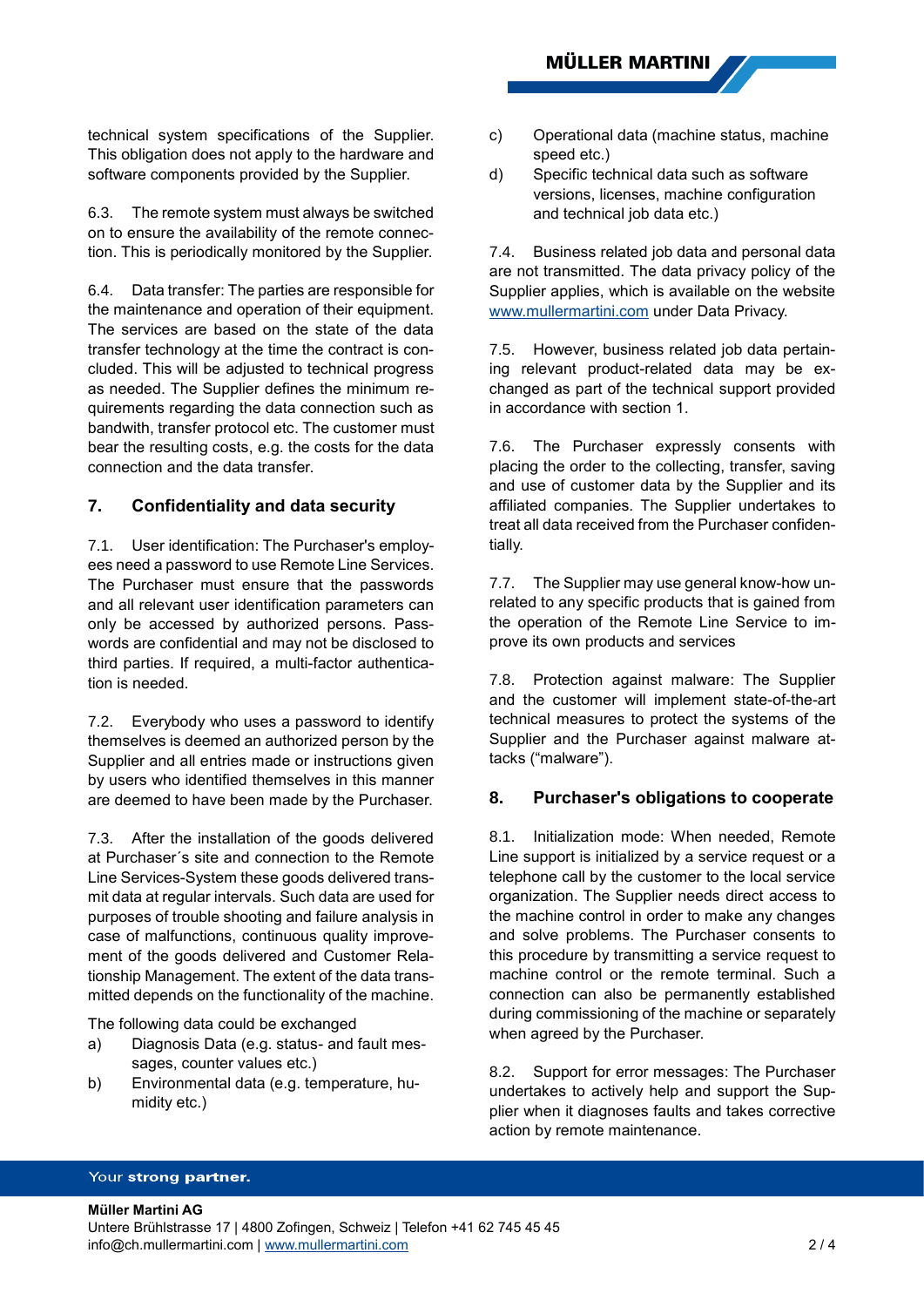8.3. The Purchaser must stay with the machine during the entire maintenance process and remain in constant communication with the Supplier's service technician.

8.4. The Purchaser must help to remedy errors as much as possible. The Purchaser must provide technically trained staff to do this. Support for error messages is given in German or English as requested by the Purchaser. Support availability in other local languages cannot be guaranteed.

8.5. If the Supplier provides faulty Remote Line Services and a Purchaser machine is damaged, its functions are impaired or an existing defect is made worse through the Remote Line Services, the Purchaser must inform the Supplier without delay and provide a detailed description of the error. The Supplier will then try to remedy the situation by performing the services set out in section 1.

8.6. Guarantee of security / supervisory obligations: The Purchaser must inform the Supplier without delay if the "Remote Line" services could endanger persons and property.

8.7. If needed to ensure the performance of the services, the Purchaser must provide tools and specialists trained in the operation of the equipment free of charge.

# **9. Licensing of "Remote Line" Software**

9.1. Right of use: The Purchaser is given a simple, time-limited and non-exclusive right to use the software program for the term of the "Remote Line" contract.

9.2. Limited right of use / software integrity: Unless provided otherwise by the Swiss Copyright Act (URG), the right of use granted to the Purchaser in particular does not include the right to alter the software in whole or in part, to translate, reverse engineer, further develop, decompile or disassemble the software or to produce work derived from the software. The Purchaser is also not authorized to issue sub-licenses.

9.3. The Purchaser further undertakes to refrain from changing or removing the Supplier's designation, copyright notices, ownership notices and license conditions.

9.4. Software defects: The Purchaser is aware of the fact that it is currently technologically impossible to guarantee the error-free and uninterrupted operation of the software. The technical data, specifications and service descriptions provided in the Supplier's user manuals and other documentation do not serve as guarantees.

9.5. The Supplier will deliver and maintain the software in a condition that guarantees its use in accordance with the contract. The maintenance obligation does not include the adjustment of the software to changed operational conditions and technical and functional developments such as changes to the IT environment, in particular changes to the hardware or operating system, changes needed to live up to the functions offered by competitors' products, or changes to ensure compatibility with new data formats. No-fault liability for damages for defects that already existed when the contract was signed is excluded.

9.6. Commercial property rights of third parties: The Purchaser must inform the Supplier in writing without delay of any claims asserted by third parties based on the alleged infringement of intellectual property rights pertaining to Remote Line Services. If necessary, the Purchaser will authorize the Supplier to ward off third-party claims and provide the Supplier with appropriate and reasonable support. If the Supplier considers the third-party claims to be justified, the Supplier can choose whether to acquire the rights to continue to use the software at its own cost, make reasonable changes to the software or exchange the software, or indemnify the Purchaser against third-party claims arising from the contractual use of the software.

# **10. Services provided**

10.1. The Supplier provides Remote Line Services in accordance with generally accepted technical rules. The Supplier will remedy any Remote Line Services that were improperly provided free of charge.

10.2. The maintenance of the machine by Remote Line Service does not establish any new guarantee by the Supplier. The repair of a fault by the Supplier after the expiry of the contractual warranty period also does not imply any waiver by the Supplier of its right to invoke the statute of limitation.